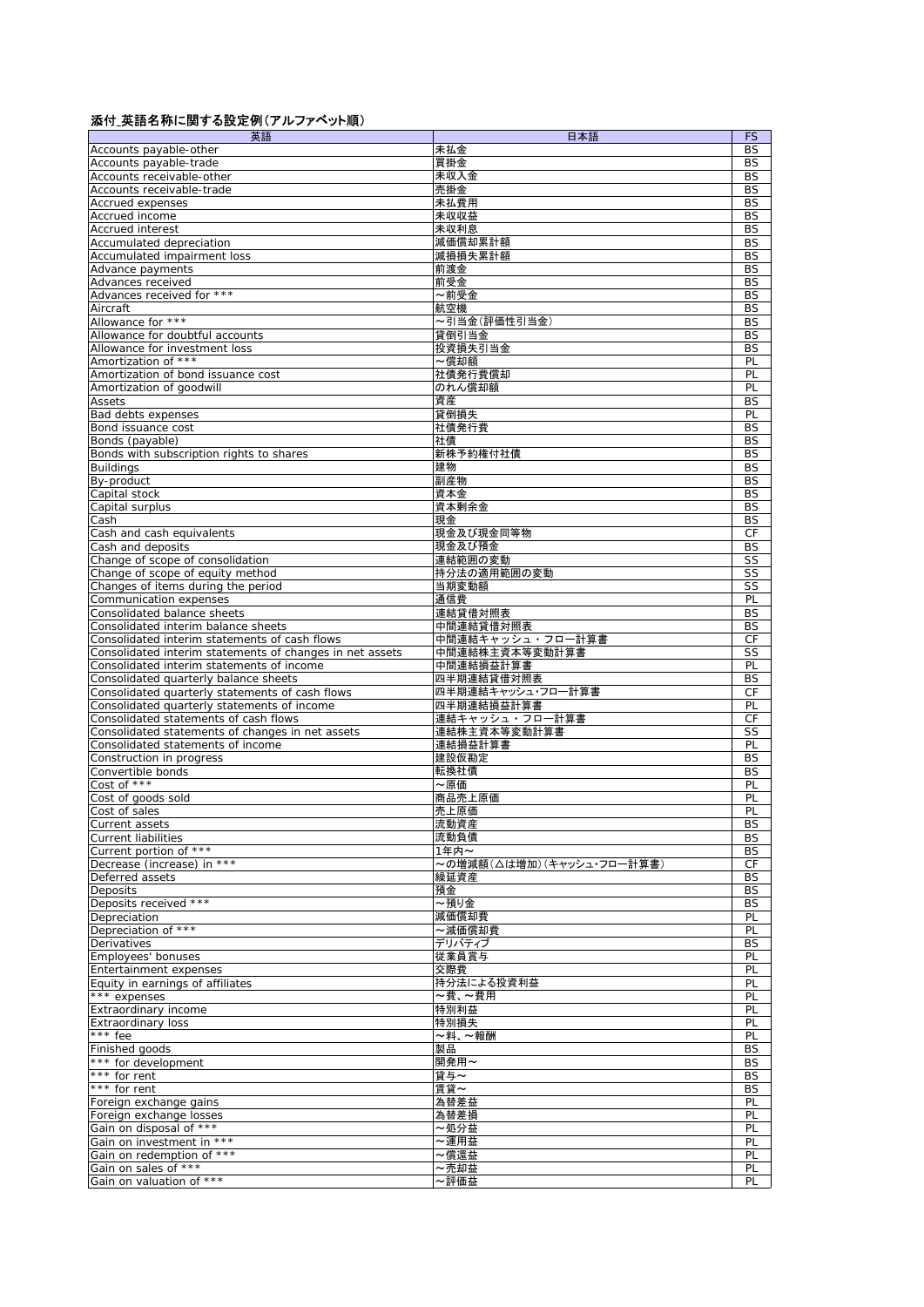| General and administrative expenses                          | 一般管理費                     | PL        |
|--------------------------------------------------------------|---------------------------|-----------|
| Goodwill                                                     | のれん                       | <b>BS</b> |
| Gross profit                                                 | 売上総利益                     | PL        |
| *** gross profit                                             | ~総利益                      | PL        |
| Guarantee deposits                                           | 差入保証金                     | BS        |
| Impairment loss                                              | 減損損失                      | PL        |
|                                                              | ~減損損失                     | PL        |
| Impairment loss on ***                                       |                           |           |
| *** income                                                   | ~益、~収入                    | PL        |
| Income taxes-current                                         | 法人税、住民税及び事業税              | PL        |
| Income taxes-deferred                                        | 法人税等調整額                   | PL        |
| Increase (decrease) in ***                                   | ~の増減額(△は減少)(キャッシュ・フロー計算書) | СF        |
| Installment sales                                            | 割賦売上高                     | PL        |
| Intangible assets                                            | 無形固定資産                    | <b>BS</b> |
| Interest expenses                                            | 支払利息                      | PL        |
| Interest income                                              | 受取利息                      | PL        |
| Interest on ***                                              | ~利息                       | PL        |
| Inventories                                                  | たな卸資産                     | <b>BS</b> |
| Investment securities                                        | 投資有価証券                    | <b>BS</b> |
| Investment to ***                                            | 投資~                       | BS        |
| Issuance of ***                                              | ~の発行                      | <b>CF</b> |
| Land                                                         | 土地                        | <b>BS</b> |
|                                                              | 敷金                        |           |
| Lease deposits                                               |                           | BS        |
| Leasehold right                                              | 借地権                       | <b>BS</b> |
| Legal capital surplus                                        | 資本準備金                     | <b>BS</b> |
| Legal retained earnings                                      | 利益準備金                     | BS        |
| Liabilities                                                  | 負債                        | <b>BS</b> |
| Life insurance                                               | 生命保険金                     | PL        |
| Loans (receivable)                                           | 貸付金                       | BS        |
| Loans on ***                                                 | ~貸付                       | <b>BS</b> |
| Loans payable                                                | 借入金                       | BS        |
| Long-term ***                                                | 長期~                       | <b>BS</b> |
| Loss (gain) on ***                                           | ~損益(△は益)(キャッシュ・フロー計算書)    | CF        |
| Loss (gain) on disposal of ***                               | 〜処分損益(△は益)(キャッシュ・フロー計算書)  | CF        |
| Loss (gain) on sales of ***                                  | ~売却損益(△は益)(キャッシュ・フロー計算書)  | CF        |
| Loss (gain) on valuation of ***                              | ~評価損益(△は益)(キャッシュ・フロー計算書)  | CF        |
| Loss on disposal of ***                                      | ~処分損                      | PL        |
|                                                              | ~運用損                      |           |
| Loss on investment in ***                                    |                           | PL        |
| Loss on liquidation of ***                                   | ~整理損、~清算損                 | PL        |
| Loss on redemption of ***                                    | ~償還損                      | PL        |
| Loss on reduction of ***                                     | ~圧縮損                      | PL        |
| Loss on retirement of ***                                    | ~除却損                      | PL        |
| Loss on sales of ***                                         | ~売却損                      | PL        |
| Loss on valuation of ***                                     | ~評価損                      | PL        |
| Machinery and equipment                                      | 機械及び装置                    | BS        |
| Merchandise                                                  | 商品                        | <b>BS</b> |
| Minority interests                                           | 少数株主持分                    | <b>BS</b> |
| Miscellaneous expenses                                       | 雑費                        | PL        |
| Miscellaneous loss                                           | 雑損失                       | PL        |
| Money held in trust                                          | 金銭信託                      | BS        |
| Negative goodwill                                            | 負ののれん                     | BS        |
| Net                                                          | 差引                        | PL        |
| Net assets                                                   | 純資産                       | <b>BS</b> |
|                                                              | 財務活動によるキャッシュ・フロ           | CF        |
| Net cash provided by (used in) financing activities          |                           |           |
| Net cash provided by (used in) investment activities         | 投資活動によるキャッシュ・フロー          | СF        |
| Net cash provided by (used in) operating activities          | 営業活動によるキャッシュ・フロー          | CF        |
| Net income                                                   | 当期純利益                     | PL        |
| Net sales                                                    | 売上高                       | PL        |
| Non-consolidated balance sheets                              | 貸借対照表                     | BS        |
| Non-consolidated interim balance sheets                      | 中間貸借対照表                   | BS        |
| Non-consolidated interim statements of cash flows            | 中間キャッシュ・フロー計算書            | СF        |
| Non-consolidated interim statements of changes in net assets | 中間株主資本等変動計算書              | SS        |
| Non-consolidated interim statements of income                | 中間損益計算書                   | PL        |
| Non-consolidated quarterly balance sheets                    | 四半期貸借対照表                  | BS        |
| Non-consolidated quarterly statements of cash flows          | 四半期キャッシュ・フロー計算書           | CF        |
| Non-consolidated quarterly statements of income              | 四半期損益計算書                  | PL        |
| Non-consolidated statements of cash flows                    | キャッシュ・フロー計算書              | СF        |
| Non-consolidated statements of changes in net assets         | 株主資本等変動計算書                | SS        |
| Non-consolidated statements of income                        | 損益計算書                     | PL        |
| Noncurrent assets                                            | 固定資産                      | BS        |
| Noncurrent liabilities                                       | 固定負債                      | BS        |
| Non-operating expenses                                       | 営業外費用                     | PL        |
| Non-operating income                                         | 営業外収益                     | PL        |
| Notes payable-trade                                          | 支払手形                      | BS        |
| Notes receivable-trade                                       | 受取手形                      | BS        |
|                                                              | 営業原価                      |           |
| Operating cost                                               |                           | PL        |
| Operating expenses                                           | 営業費用                      | PL        |
| Operating revenue                                            | 営業収益                      | PL        |
| Ordinary income                                              | 経常利益                      | PL        |
| Other                                                        | その他                       | PL        |
| Payments for ***                                             | ~の支出                      | СF        |
| Payments for investments ***                                 | ~の投資による支出                 | CF        |
| Payments for purchase of ***                                 | ~の取得(購入)による支出             | СF        |